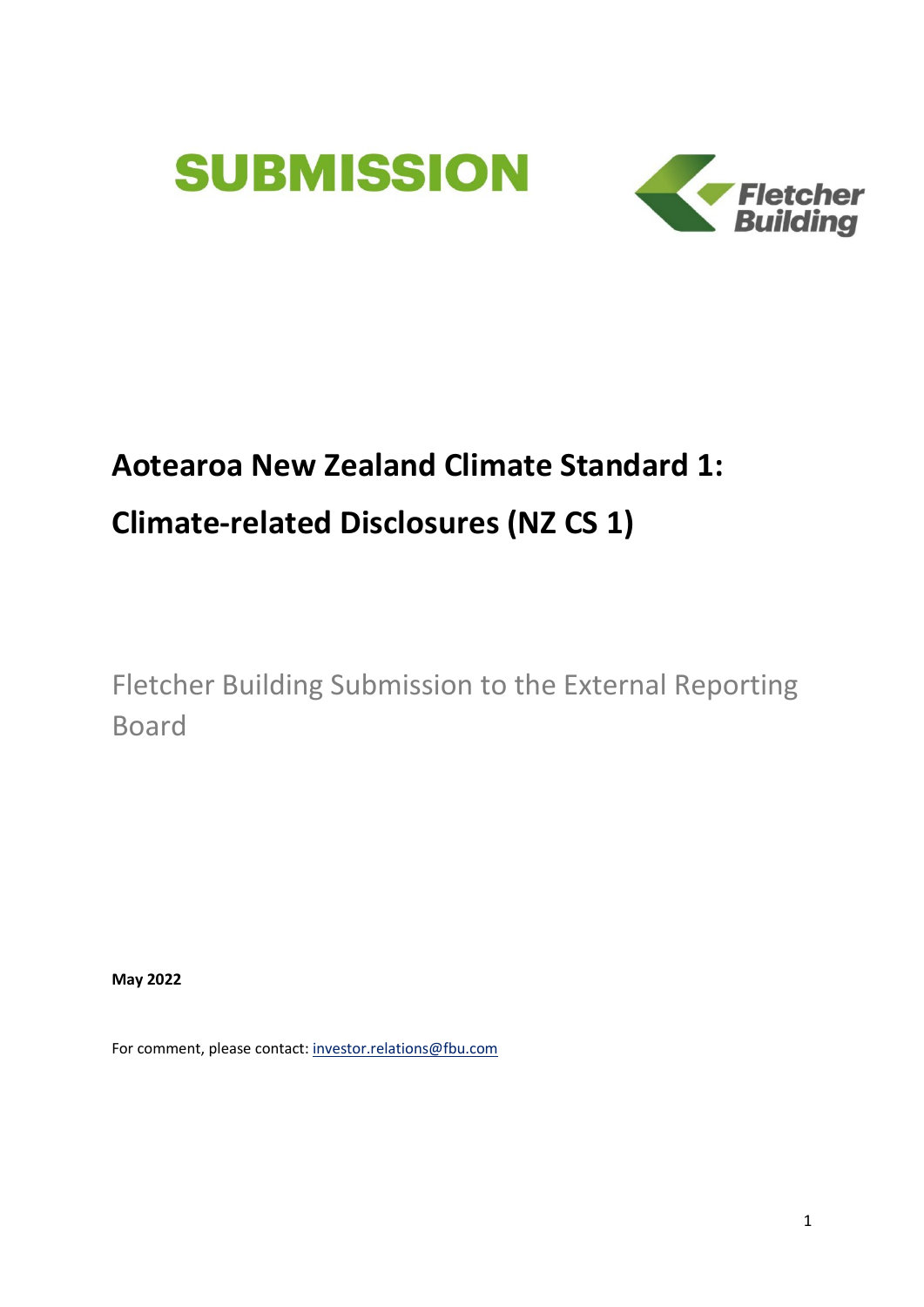**Submission on Aotearoa New Zealand Climate Standard 1: Climate-related Disclosures (NZ CS 1)**

Thank you for the opportunity to comment on the External Reporting Board's *Aotearoa New Zealand Climate Standard 1, Climate-related Disclosures, Strategy, and Metrics and Targets Consultation Document (NZ CS 1).* 

Fletcher Building is a leading building products, construction, and distribution business with carbon emissions reduction and climate risk management as core parts of our business strategy. We support the New Zealand government's goal of achieving transparency in business reporting on climaterelated issues across the New Zealand economy.

We are in the process of adopting the Task Force on Climate-related Financial Disclosures, and we are broadly supportive of the adoption of recommendations from the TCFD as outlined by the External Reporting Board (XRB). We have however outlined our views below regarding the implementation of these requirements to ensure there are no unintended consequences for Fletcher Building as we progress with our sustainability programme.

## **Response to specific questions in the Strategy, and Metrics and Targets Consultation Document:**

#### **Strategy**

#### **2. Do you agree that a standalone disclosure describing the entity's business model and strategy is necessary? Why or why not?**

We agree that the disclosure is required, as this aids the understanding of how climate-related matters link into the business model and strategy. However, we do not believe it is important that the information is standalone, it could be referenced to pre-existing publicly available information.

#### **3. Do you agree that we should not prescribe which global mean temperature increase scenario(s) should be used to explore higher physical risk scenarios (such as 2.7°C and/or 3.3°C or by using Representative Concentration Pathways (RCP) such as RCP4.5 or 6), but rather leave this more open by requiring a 'greater than 2°C scenario'? Why or why not?**

We disagree and believe that a specific higher physical risk scenario should be prescribed. This will enable comparability across New Zealand entities which we believe is of key importance to users and helps ensure comparable scenarios are presented across different businesses and sectors. Entities will spend less time deciding what scenario/s to use and more time will be spent assessing the impacts of such a scenario. In order to achieve a high level of comparability we also suggest that an indication of modelled timeframes to be used would be helpful.

However, where entities have already started their scenario analysis we suggest due to the time and costs involved, that there is a first-time adoption provision for such entities and that a prescribed scenario is only required from a certain date, perhaps for example the second climate statement report.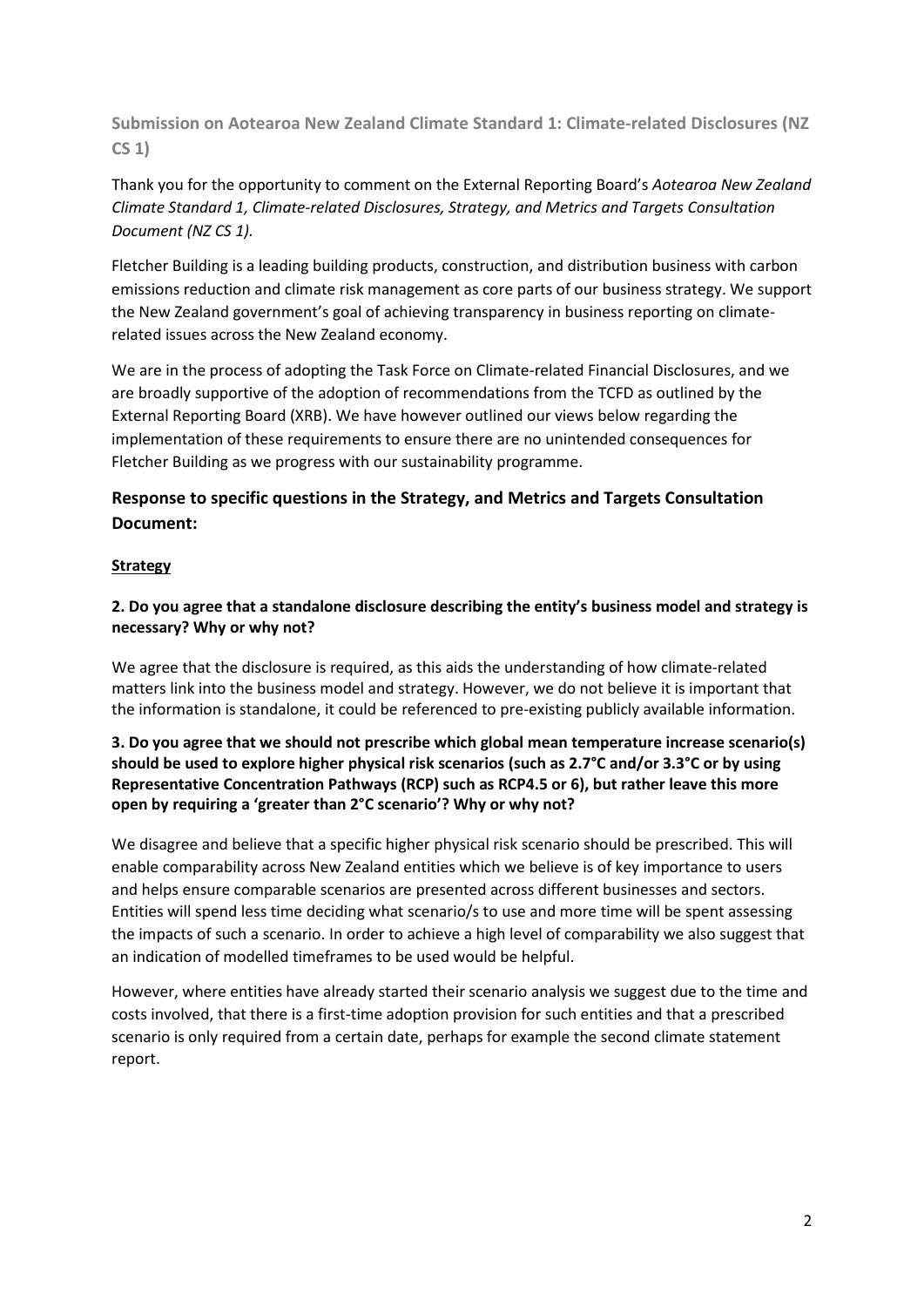### **4. We do not require transition plans to be tied to any particular target such as net zero and/or 1.5°C, but that entities will be free to disclose this if they have done so. Do you agree? Why or why not?**

We support this approach, as a requirement to do so may force entities into committing to unachievable targets for their particular entity or industry, particularly for those at the early stages of such analysis. As reporting, and indeed government regulation, on climate-related matters evolves so may this thinking.

#### **6. The XRB has identified adoption provisions for some of the specific disclosures in NZ CS 1:**

### **(a) Do you agree with the proposed first-time adoption provisions? Why or why not?**

We broadly support the first-time adoption provisions. The rationale to start with more qualitative information, before moving to more quantitative disclosures, makes sense and will allow capability as well as capacity within entities and New Zealand to develop.

### **(b) In your view, is first-time adoption relief needed for any of the other disclosure requirements? Please specify the disclosure and provide a reason.**

We have no specific comments on this point.

#### **Metrics and Targets - Questions to consider**

**8. We have not specified industry-specific metrics. The guidance will direct preparers where to look for industry-specific metrics. Do you believe this is reasonable or do you believe we should include a list of required metrics by industry? If so, do you believe we should use the TCFD recommendations or follow the TRWG prototype?** 

We agree with the approach to not specifying industry-specific metrics. As an entity that operates across multiple industries, we believe that being overly prescriptive would be impractical, however we support that guidance on such matters would be useful.

### **9. We will require disclosure of scope 3 value chain emissions as part of this standard. Are there areas (particularly in your scope 3 value chain) where there are impediments to measuring at present? If so, what are these areas and when do you think it might be possible to measure these areas?**

We agree that value chain emissions should be included, however at present, there are impediments to measuring value chain emissions with a high degree of accuracy. For our business it is difficult to obtain measured emissions data for the embodied emissions in materials, and emissions from overseas suppliers. Estimating downstream emissions from use of sold products also presents a challenge for us. A further impediment is the ability to consolidate emissions across a large and very diverse supply chain.

It is unclear when it will become possible to measure these emissions more accurately. We expect that the quality of data will improve over time, with this largely dependent on our suppliers ability to disclose their own Scope 1 and Scope 2 emissions, particularly if not legislated in the jurisdictions they operate.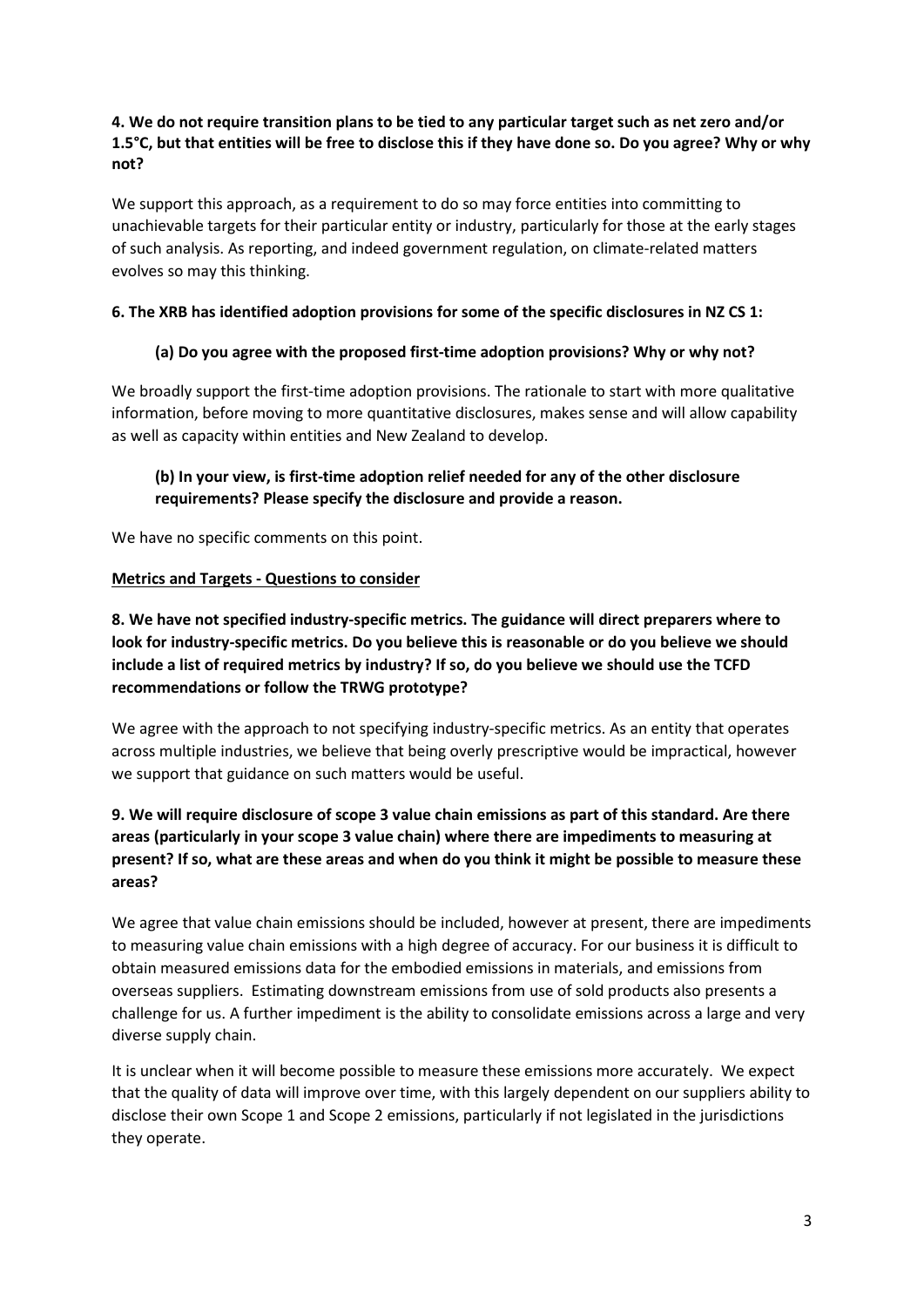Whole-of-life assessments such as Environmental Product Declarations are an important source of information for us, and for materials these provide a robust and validated assessment of the embodied carbon. Assessing scope 3 emissions using methods such as applying standard factors based on spend will generally reflect the quantum of value chain emissions and is therefore, we believe, valuable information to disclose even if the accuracy of measurement is not initially high.

### **10. Paragraphs 8, 9 and 10 contain specific requirements relating to the disclosure of GHG emissions to facilitate the conduct of assurance engagements in line with the requirement of section 461ZH of the Financial Markets Conduct Act. Do you have any observations or concerns about these proposed requirements?**

No concerns or observations to note.

### **12. The XRB has proposed not providing first-time adoption provisions for the Metrics and Targets section of NZ CS 1. Do you agree? Why or why not**

From our reading of the consultation we understand that all comparative information will be subject to the first-time adoption provision and will not be required to be disclosed in the first climate statement. However, the requirements in year two are unclear. Per Section 7.3, two years of comparative information are required which means that information from the year prior to adoption is required to be disclosed (i.e. year one comparatives). We suggest amending the provision to note that in year two only one year of comparative information is required, effectively setting the first year climate report as the base.

We believe for some metrics (for example cross-industry metrics), the reporting of two years of comparative data in the second climate statement could be complex and costly for first time reporters, providing limited value to users. Where metrics have not been reported to the market before adoption of NZ CS 1, we believe that using the metrics in the year of adoption as a base is sufficient and will help inform forward-looking analysis and decisions.

#### **13. The XRB proposes that the minimum level of assurance for GHG emissions be set at limited assurance. Do you agree?**

We agree that the minimum level required should be limited assurance.

#### **14. The XRB has proposed a definition of material** *(Information is material if omitting, misstating, or obscuring it could reasonably be expected to influence decisions that primary users make on the basis of their assessments of an entity's enterprise value across all time horizons, including the long term).* **Do you agree with this definition? Why or why not?**

We support this definition of material information.

We are also in support of the double materiality standard. We think that assessing the materiality of an organisation's impact on climate change would help to provide a level playing field between organisations with significant business operations located in New Zealand, and organisations that do not have significant business operations in New Zealand but do have a significant GHG emission impact for consumers in New Zealand (i.e. imported products and materials), or that are in sectors which have a significant impact on climate change. We think that this is a particularly important consideration in relation to the GHG impact associated with materials used in New Zealand. As a major New Zealand based business that has set a Science-based Target for GHG reduction, we are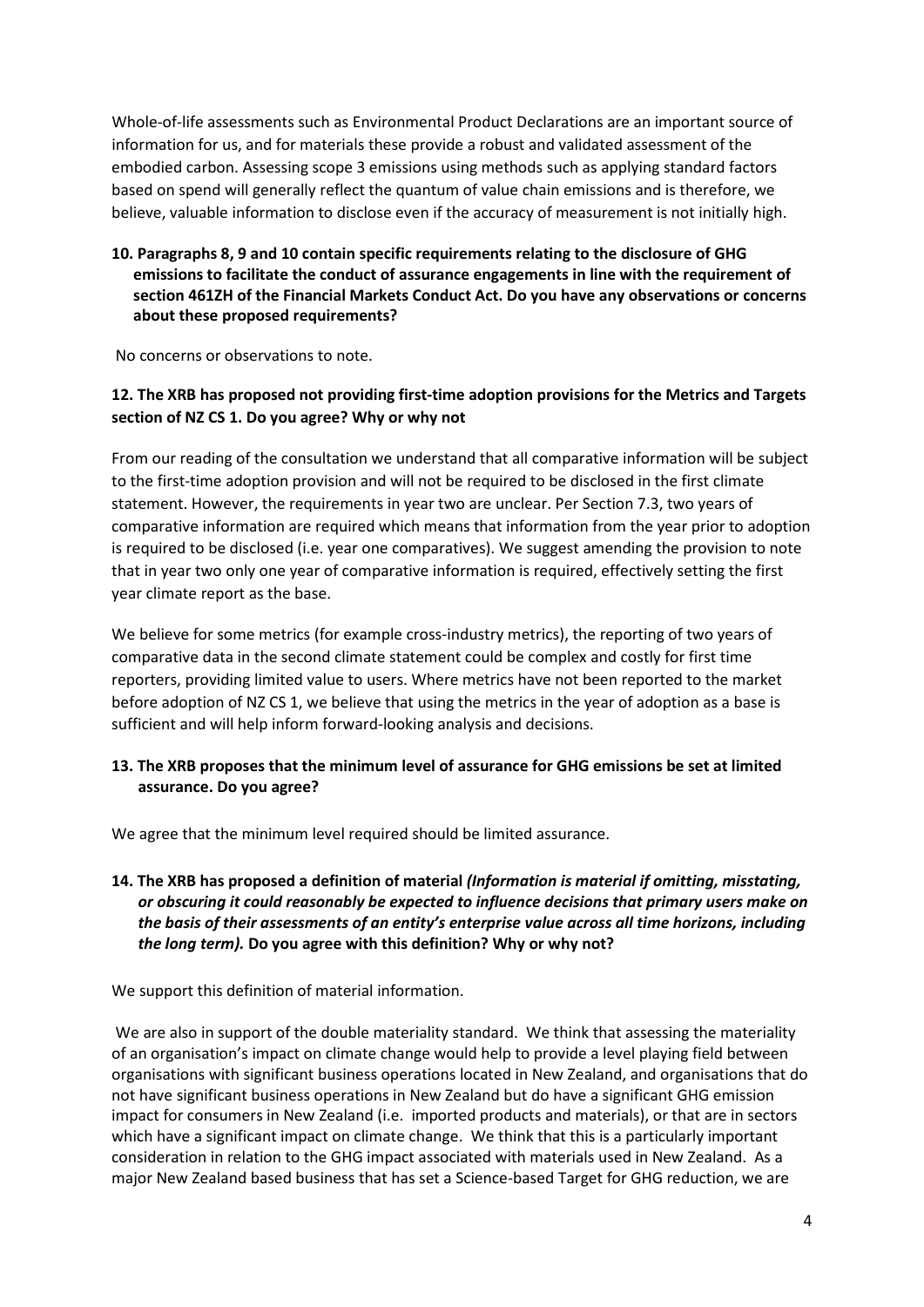fully and publicly committed to decarbonising within the industries we operate, and reporting our emissions, and risks and opportunities associated with climate change. However, if the same level of disclosure is not required for other businesses, either in similar industries or with a similar impact on emissions, this would lead to a lack of transparency in disclosure between suppliers of the same goods in the same market, and prejudice New Zealand based manufacturing operations with reporting obligations.

#### **Other Comments**

The International Sustainability Standards Board (ISSB), as established at COP26, have issued an exposure draft for climate-related disclosures, with feedback on the consultation closing on 29 July 2022. We suggest that the XRB consider this consultation and reflect any additional matters not already covered in NZ CS1 in the exposure draft so the XRB can ensure that NZ CS 1 is future proofed by reflecting emerging international regulatory requirements on climate-related disclosures. In this regard, the Global Sustainability Standards Board (GSSB) have already formally announced their work programme coordination with the ISSB on the matter of sustainability reporting, reflecting the importance of collaboration. This approach will also reduce the amount of additional reporting that is required for NZ issuers as they will be able to meet both disclosure regime requirements with one set of disclosures.

#### **Conclusion**

Should you have any questions or require clarification please feel free to contact us at Fletcher Building Investor Relations - E-mail[: investor.relations@fbu.com.](mailto:investor.relations@fbu.com)

Yours sincerely,

 $\mathcal{U}/\mathcal{U}$ 

Bevan McKenzie **Group Chief Financial Officer**